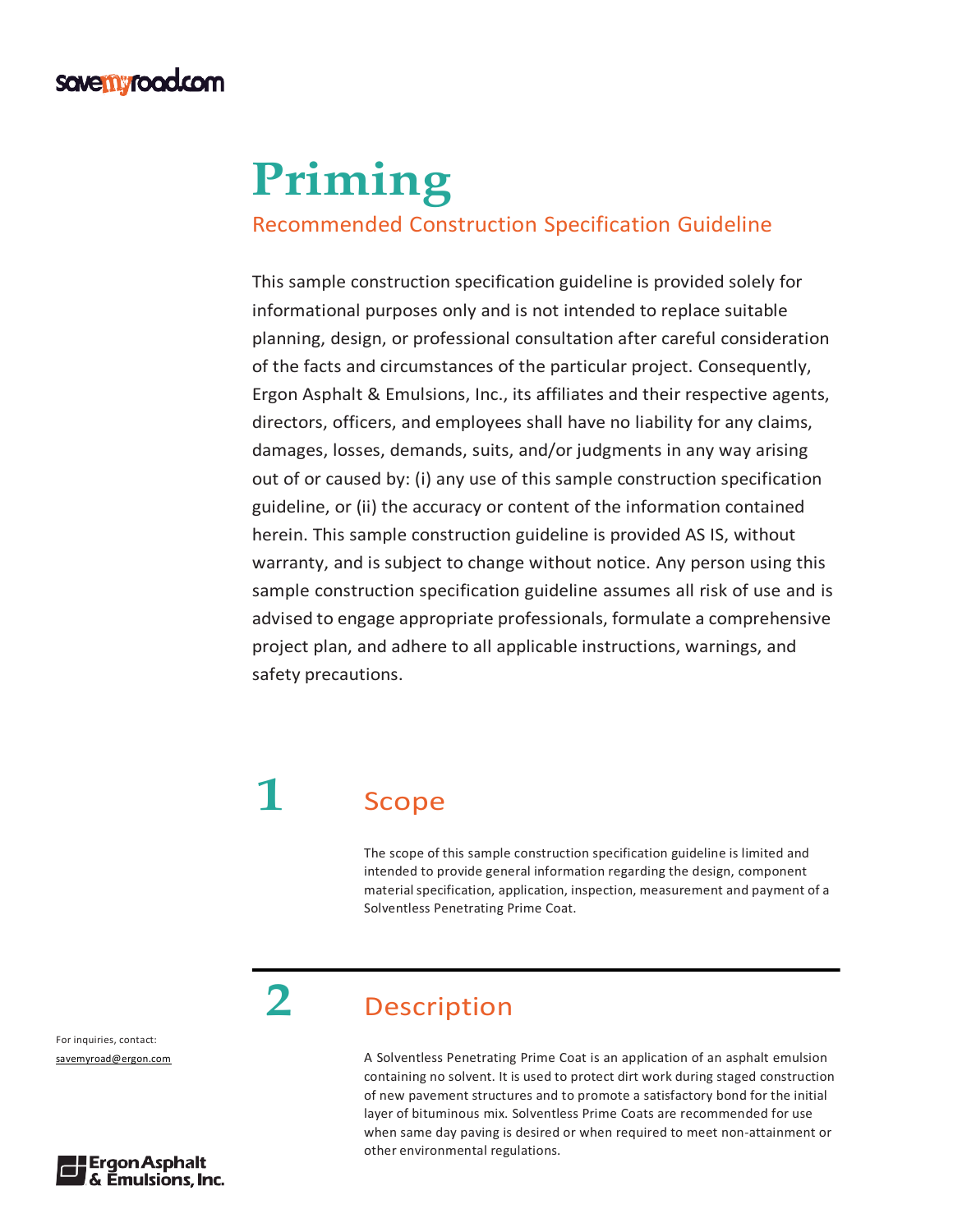## **3** Materials

Asphalt emulsion delivered to the project shall be accompanied by a laboratory certification of analysis and any other certifications as deemed necessary or advisable. The asphalt emulsion shall be designated ePrime and shall comply with the following specifications:

| Property (on concentrate)                                       | <b>Test Procedure</b> | Specification |       |
|-----------------------------------------------------------------|-----------------------|---------------|-------|
|                                                                 | (AASHTO)              | (min)         | (max) |
| <b>Emulsion Tests</b>                                           |                       |               |       |
| Viscosity, Saybolt-Furol, 77 <sup>o</sup> F (25 <sup>o</sup> C) | T59                   | 20            | 100   |
| Sieve Test, %                                                   | T59                   |               | 0.1   |
| Oil Distillate, %                                               | T59                   |               | 1.00  |
| Storage Stability, 24hr, 25 <sup>o</sup> C, %                   | T59                   |               | 1.0   |
| Residue by distillation, 500°F, % by<br>weight                  | T59                   | 58            |       |
| <b>Residue Tests</b>                                            |                       |               |       |
| Penetration, 77 <sup>o</sup> F (25 <sup>o</sup> C), 100g, 5 sec | T49                   | 30            | 120   |
| <b>Residue Tests</b>                                            |                       |               |       |
| <b>PennDOT Sand Penetration Test</b><br>Modified Method, mm     | MM-App 2              | 5.0           |       |

#### **3.1** Dilution

It is permissible to dilute ePrime with potable water either before shipment at the manufacturing facility or after delivery of the concentrated material at the jobsite. A typical dilution rate is 1-part concentrated emulsion to 2-parts water (1:2) but other dilution ratios may be required as determined by the agency and manufacturer representative. To assure accuracy and control of the process, dilute the product at the manufacturing facility when possible.

Emulsion property tests are to be conducted on non-diluted product. It is permissible to conduct an asphalt residue test on a properly mixed and representative sample of diluted ePrime to confirm accuracy of the dilution procedure. All asphalt emulsions can become unstable within a relatively short time following dilution, settlement of asphalt residue can occur. Best practices encourage the same-day usage of diluted products, however when this is not possible, assure the diluted product is fully mixed prior to application by employing sufficient circulation/agitation in the field storage tank, drop trailer or application equipment.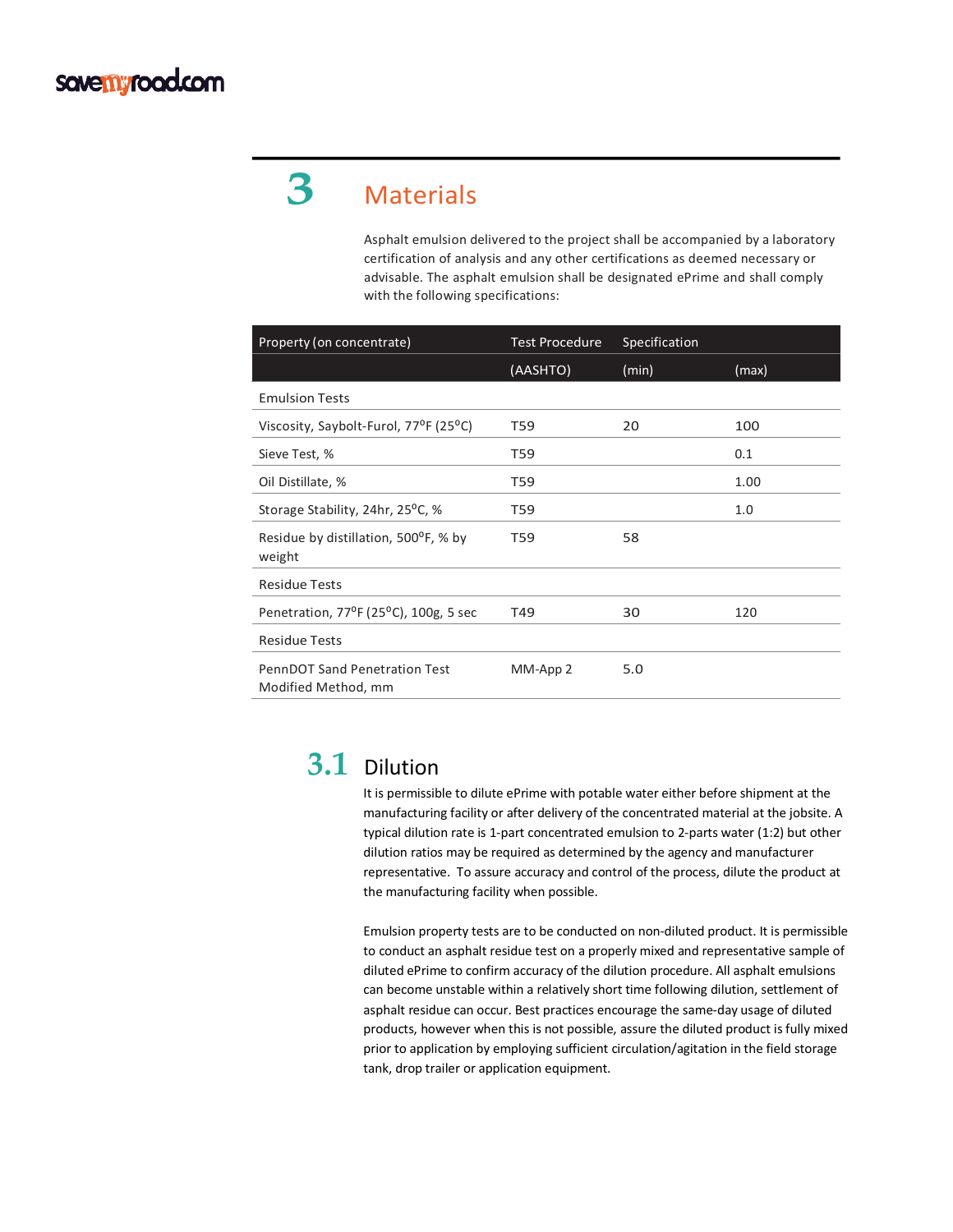# **4** Equipment

### **4.1** Asphalt Distributor

The distributor shall be self-powered and capable of providing a uniform application rate of asphalt binder varying from .05-1.00 gal/yd<sup>2</sup> (0.23-4.5 liters/ m<sup>2</sup>) over a variable width up to 16 feet (4.88 meters) in a single pass, include computerized application controls and be capable of heating material to 160° F (71.1° C). Nozzles on the distributor bar shall be fully operational and of the size suggested by the manufacturer to apply the intended application rate.

For inquiries, contact: savemyroad@ergon.com

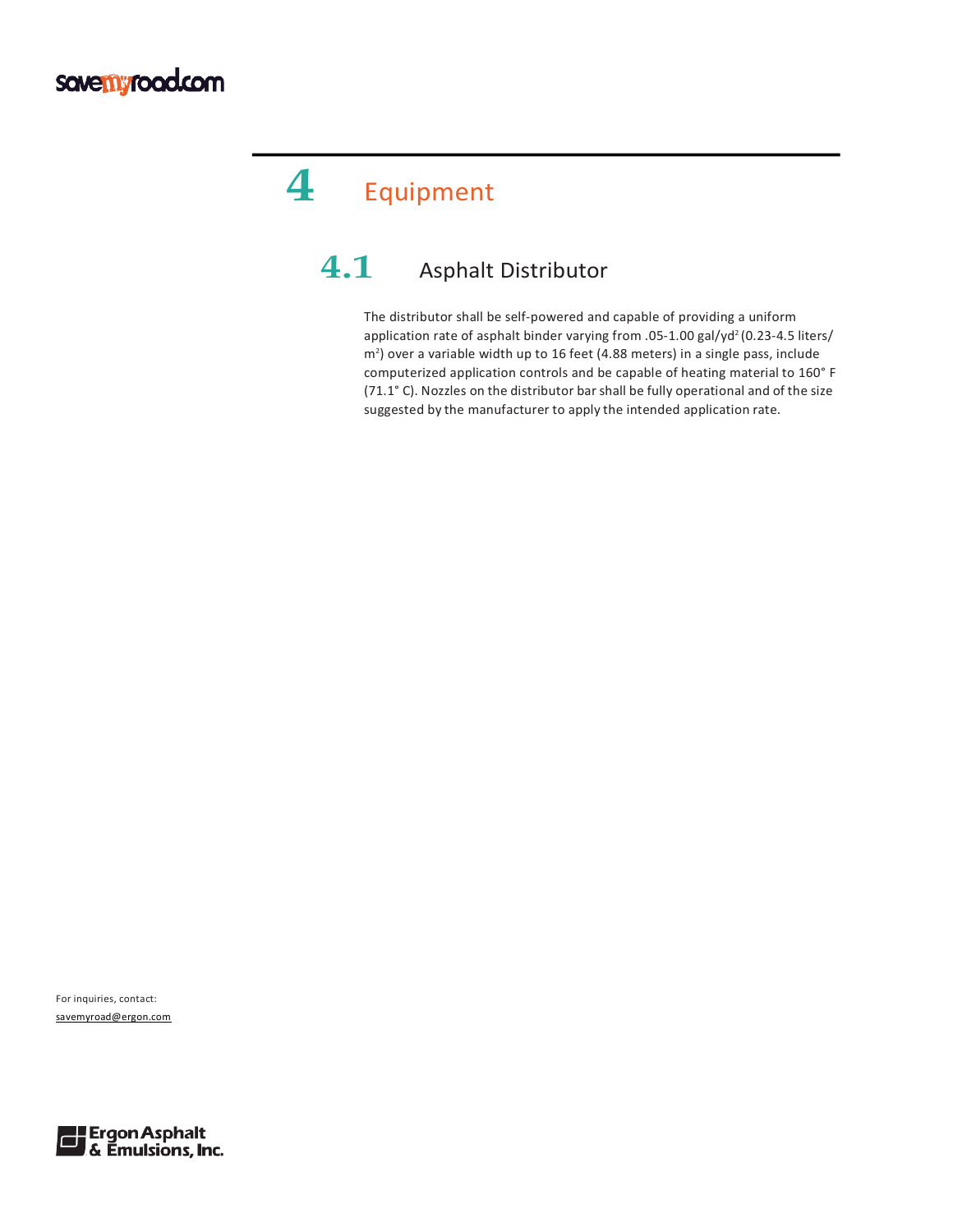## **5** Calibration

#### **5.1** Asphalt Distributor

The distributor shall be calibrated by applying asphalt emulsion for a minimum 300-foot (91.4 m) continuous section. The amount of material distributed shall be within 5% of the intended application rate at the intended width to be used on the project and shall be verified by use of the strapping stick as supplied by the equipment manufacturer. Neither a visual gauge indicating volume nor the computer readout shall be used as a calibration method.

## **6** Design

There shall be no mix design required for a Solventless Prime Coat. Typical application rates are in the range of 0.20 - 0.40 gal/yd<sup>2</sup> (0.9 - 1.8L/m<sup>2</sup>). Dense, clayey or tightly packed soils typically require less material than sandy or loosely packed soils. The ideal application rate will result in full coverage and only very slight pooling of the emulsion in depressed areas. An excessive rate will result in run-off and ponding. An inadequate application rate will result in incomplete coverage and bare spots. The application rate may be adjusted based on visual or physical characteristics. The contractor and the emulsion supplier may make recommendations as to the required application rate.

## **7** Test Strip

Prior to the beginning of the project, perform a test strip in a suitable area of the project to assure the materials, contractor personnel and equipment are suitable to produce a satisfactory Solventless Prime Coat. The test strip may be conducted as part of the calibration procedure and may be considered as part of the project. The test strip may be used to determine final application rate.

For inquiries, contact:



**8**



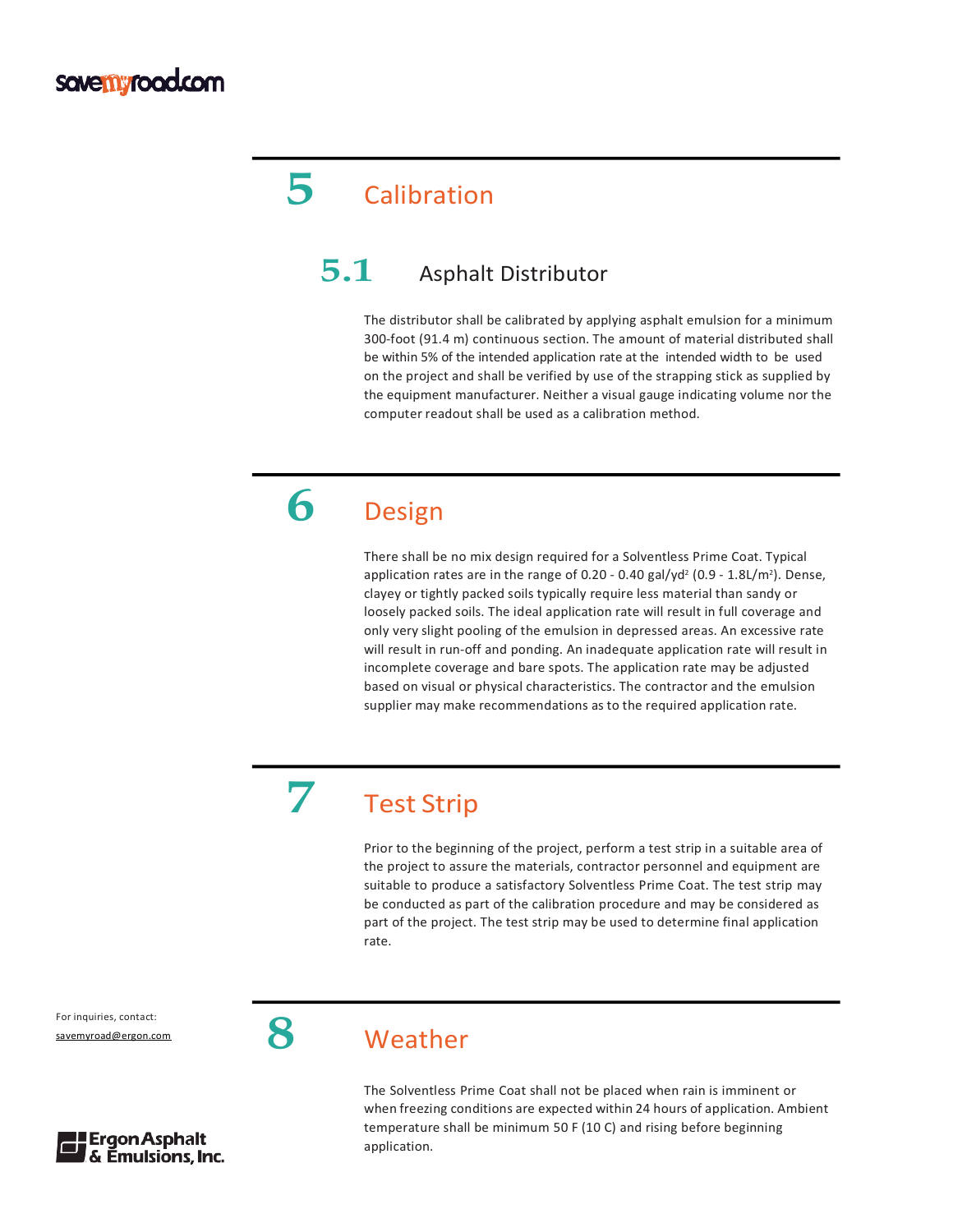## **9** Traffic Control

A traffic control plan is typically not required for a Solventless Prime Coat as the roadway is typically not open to traffic. Steps will be taken to protect the freshly applied Solventless Prime Coat from damage by construction traffic and any other. Such protection shall not be removed until the product has sufficiently cured to withstand construction traffic with minimal to no damage. Damage to the Solventless Prime Coat determined to be detrimental to the success of the project shall be repaired to the satisfaction of the Agency and at the contractor's expense.

## **10** Surface Preparation

The roadway shall be graded and shaped according to the project plans prior to application of the asphalt emulsion. The surface should not be dry and dusty. Penetration is improved in tightly packed, clayey soils by pre-wetting and or scarifying the surface. The use and extent of these pre-application activities may be adjusted by the contractor and the Agency by evaluating the penetration and cure properties and as field conditions vary.

# **11** Application

The asphalt emulsion shall be applied by means of a pressure distributor. Application shall be a uniform continuous, full coverage spread, and under such pressure as to thoroughly coat the surface at the specified rate. The temperature of the asphalt emulsion during application shall be maintained between 120 -160°F (48.9 – 71.1 °C).

# 12 Material Storage and Handling

Asphalt emulsion stored on the job site must be agitated and heated using the distributor prior to use. Stored emulsion shall be inspected by the contractor for suitability prior to use on the project. At no time shall the emulsion be heated above 180°F (82.2° C). While being heated, the emulsion shall also be circulated and/or agitated.

For inquiries, contact: savemyroad@ergon.com